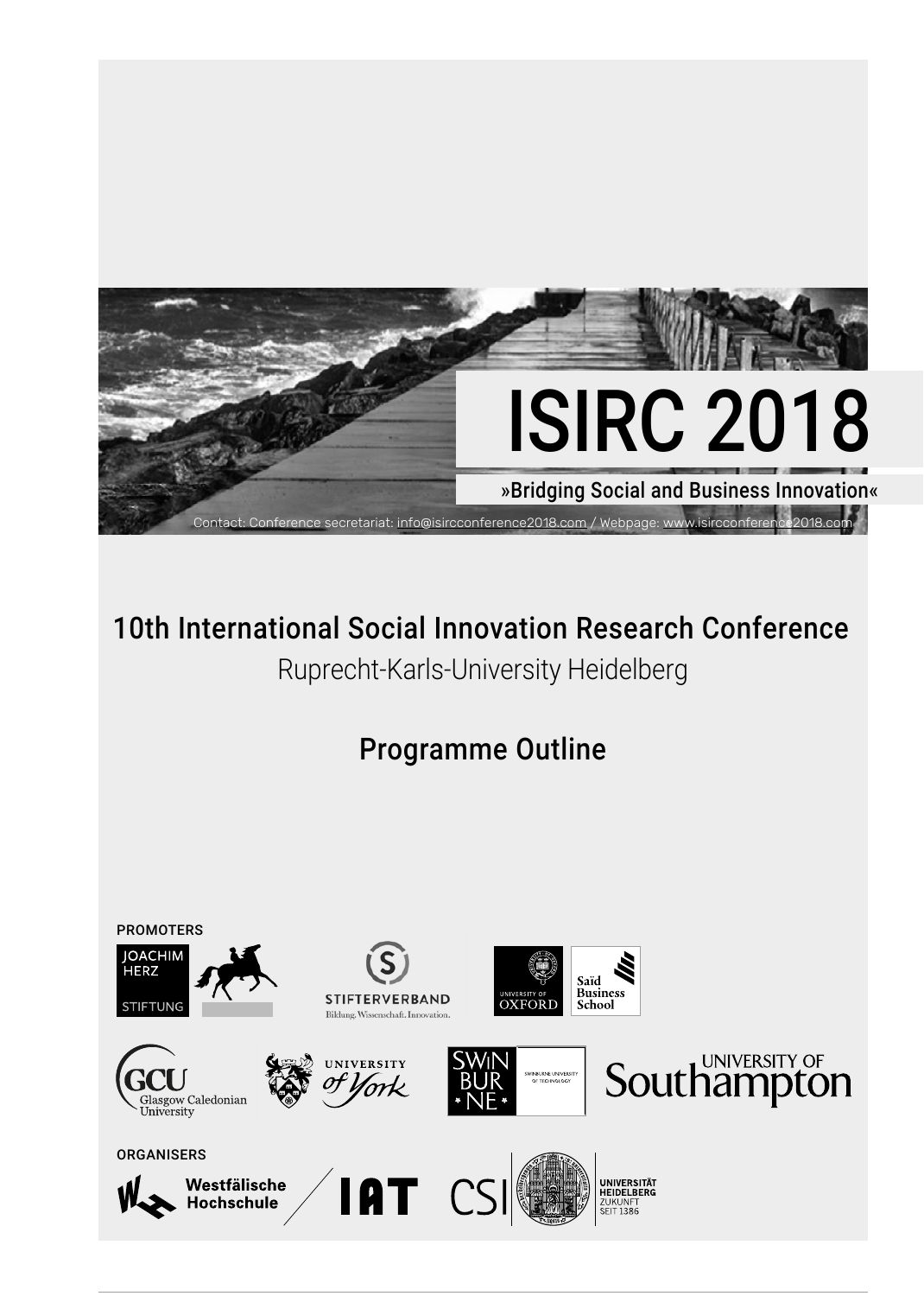

ISIRC 2018 <sup>Were Universität", Heidelberg, Germany</sup>

# **MONDAY, SEPTEMBER 3, 2018**

| 10.00-12.30 | Registration                                              | Welcome coffee & early lunch                                                                                                                                  |
|-------------|-----------------------------------------------------------|---------------------------------------------------------------------------------------------------------------------------------------------------------------|
|             | Neue Universität<br>Lobby                                 |                                                                                                                                                               |
| 12.30-13.00 | <b>Welcome</b><br><b>Opening</b>                          | Welcome to ISIRC 2018<br>Greetings                                                                                                                            |
|             | HS 13 Lecture<br><b>Theatre</b>                           |                                                                                                                                                               |
| 13.00-13.45 | <b>Plenary Keynote</b><br>HS 13 Lecture<br><b>Theatre</b> | <b>Alex NICHOLLS, Professor of Social Entrepreneurship,</b><br>Skoll Centre for Social Entrepreneurship, Saïd<br><b>Business School, University of Oxford</b> |
|             |                                                           | Institutions for inclusive societies: Unfolding the<br>complexity of institutional effects on socioeconomic<br>inequality                                     |
| 13.45-14.15 | Neue Universität<br>Lobby                                 | <b>Refreshment Break</b>                                                                                                                                      |
| 14.15-15.45 | see full version for<br>details                           | <b>Parallel Sessions 1</b>                                                                                                                                    |
| 15.45-16.15 | Neue Universität<br>Lobby                                 | <b>Refreshment Break</b>                                                                                                                                      |
| 16.15-17.45 | see full version for<br>details                           | <b>Parallel Sessions 2</b>                                                                                                                                    |
| 17.45       |                                                           | Close                                                                                                                                                         |
| 19.00-21.00 | <b>Reception</b><br>Fair                                  | Reception                                                                                                                                                     |
|             |                                                           | <b>Theresia BAUER, Minister of Science, Research and</b><br>Art in Baden-Württemberg                                                                          |
|             |                                                           | Presentation of social innovative initiatives and<br>regional projects<br>Drinks & Finger Food                                                                |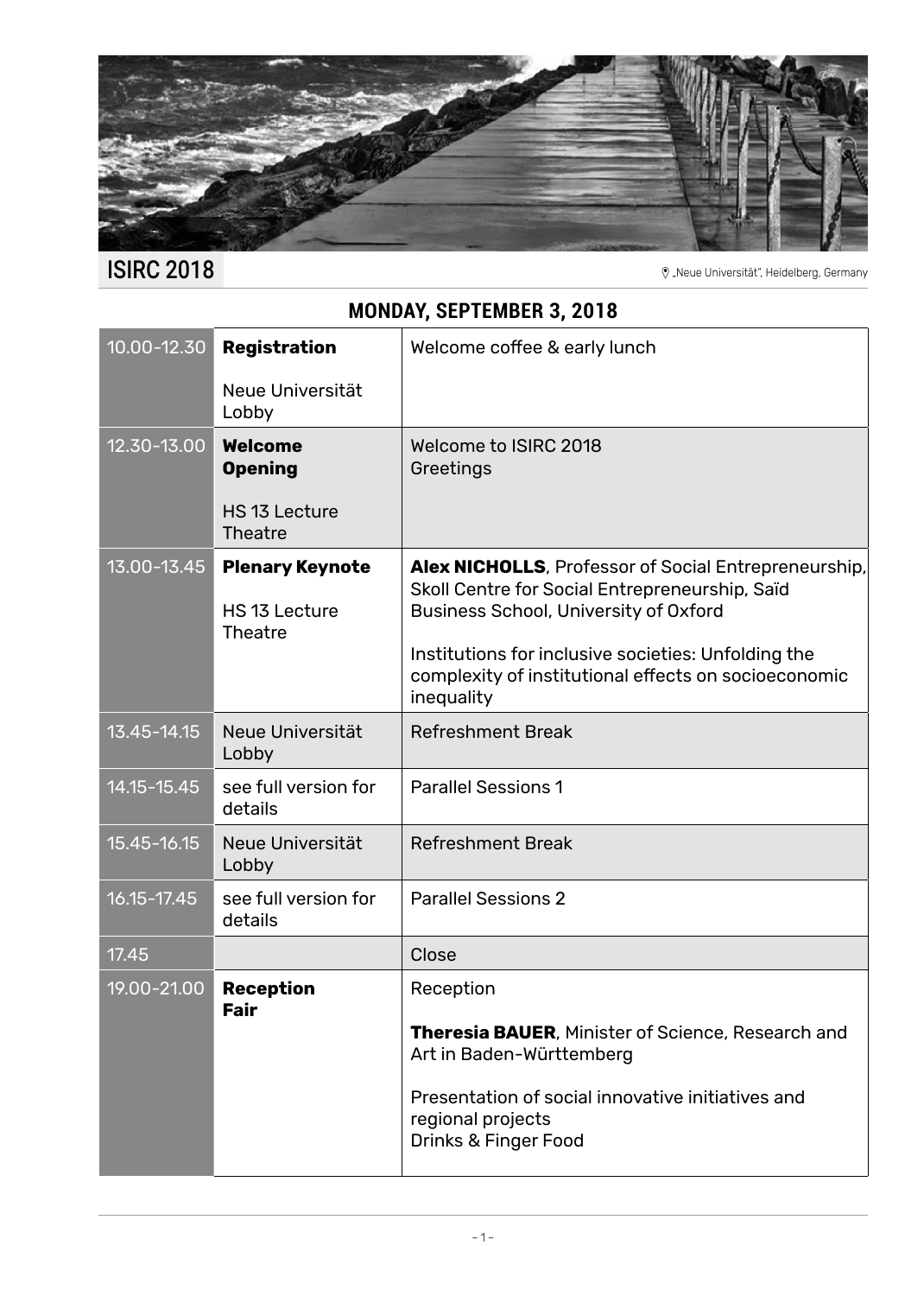

### **TUESDAY, SEPTEMBER 4, 2018**

| $9.00 - 9.15$   | Neue Universität<br>Lobby                                                                               | Arrival                                                                                                                                                                                                    |
|-----------------|---------------------------------------------------------------------------------------------------------|------------------------------------------------------------------------------------------------------------------------------------------------------------------------------------------------------------|
| 9.15-10.00      | Plenary Keynote<br>HS 13 Lecture<br><b>Theatre</b>                                                      | <b>Attila HAVAS, Senior Research Fellow, Institute of</b><br>Economics, Hungarian Academy of Sciences<br>Social and business innovations: close links in practice<br>- but two worlds apart in theorising? |
| $10.00 - 10.15$ | Neue Universität<br>Lobby                                                                               | <b>Refreshment Break</b>                                                                                                                                                                                   |
| $10.15 - 11.45$ | see full version for<br>details                                                                         | <b>Parallel Sessions 3</b>                                                                                                                                                                                 |
| 11.45-12.00     | Neue Universität<br>Lobby                                                                               | <b>Refreshment Break</b>                                                                                                                                                                                   |
| 12.00-12.45     | <b>Plenary Keynote</b><br>HS 13 Lecture<br><b>Theatre</b>                                               | <b>Christiana WEBER</b> , Professor of Management and<br>Organisation, Leibniz University Hannover:<br>Challenging the Cross-Sector Partnership Hype                                                       |
| 12.45-14.15     | Neue Universität<br>Lobby                                                                               | Lunch                                                                                                                                                                                                      |
| 14.15-15.45     | see full version for<br>details                                                                         | <b>Parallel Sessions 4</b>                                                                                                                                                                                 |
| 15.45-16.15     | Neue Universität<br>Lobby                                                                               | <b>Refreshment Break</b>                                                                                                                                                                                   |
| 16.15-17.45     | see full version for<br>details                                                                         | <b>Parallel Sessions 5</b>                                                                                                                                                                                 |
| 17.45           |                                                                                                         | Close                                                                                                                                                                                                      |
| 19.00           | <b>Conference Dinner</b><br>Dezernat 16,<br>Emil-Maier-Str. 16,<br>69115 Heidelberg-<br><b>Bergheim</b> | <b>Conference Dinner</b><br><b>ISIRC Best Paper Award and Best Paper in each track</b>                                                                                                                     |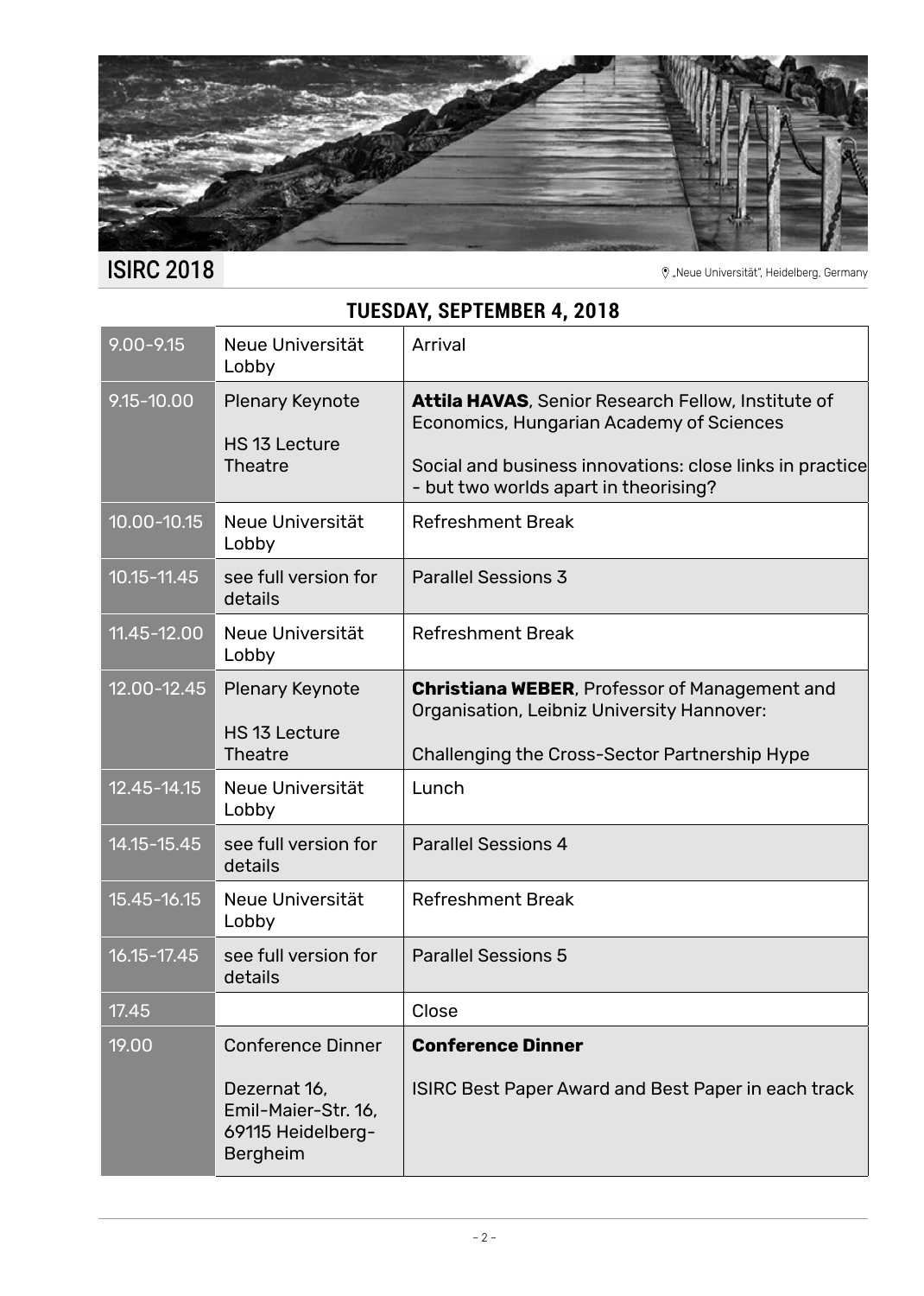

ISIRC 2018 <sup>Were Universität", Heidelberg, Germany</sup>

# **WEDNESDAY, SEPTEMBER 5, 2018**

| $9.00 - 9.15$   | Neue Universität<br>Lobby                                                 | Arrival                                                                                                                                                                                                              |
|-----------------|---------------------------------------------------------------------------|----------------------------------------------------------------------------------------------------------------------------------------------------------------------------------------------------------------------|
| $9.15 - 10.00$  | Plenary Keynote<br>HS 13 Lecture<br><b>Theatre</b>                        | <b>Yvonne VON FRIEDRICHS, Professor of Business</b><br>Administration and Entrepreneurship, Mid Sweden<br>University<br>Preconditions for Social Entrepreneurship and Social<br><b>Innovations in Rural Settings</b> |
| $10.00 - 10.15$ | Neue Universität<br>Lobby                                                 | <b>Refreshment Break</b>                                                                                                                                                                                             |
| $10.15 - 11.45$ | see full version for<br>details                                           | Parallel Sessions 6                                                                                                                                                                                                  |
| 11.45-12.00     | Neue Universität<br>Lobby                                                 | <b>Refreshment Break</b>                                                                                                                                                                                             |
| 12.00-12.45     | <b>Plenary Keynote</b><br>HS 13 Lecture<br><b>Theatre</b>                 | <b>René KEMP, Professor of Innovation and Sustainable</b><br>Development, ICIS Research Institute, Maastricht<br>University<br>Social innovation for societal transformation: insights<br>from the TRANSIT project   |
| 12.45-14.00     | Neue Universität<br>Lobby                                                 | Lunch                                                                                                                                                                                                                |
| 14.00-15.30     | see full version for<br>details                                           | <b>Parallel Sessions 7</b>                                                                                                                                                                                           |
| 15.30-16.30     | Summary and<br><b>Conference Close</b><br>HS 13 Lecture<br><b>Theatre</b> | Summary of ISIRC 2018 and Outlook to ISIRC 2019                                                                                                                                                                      |